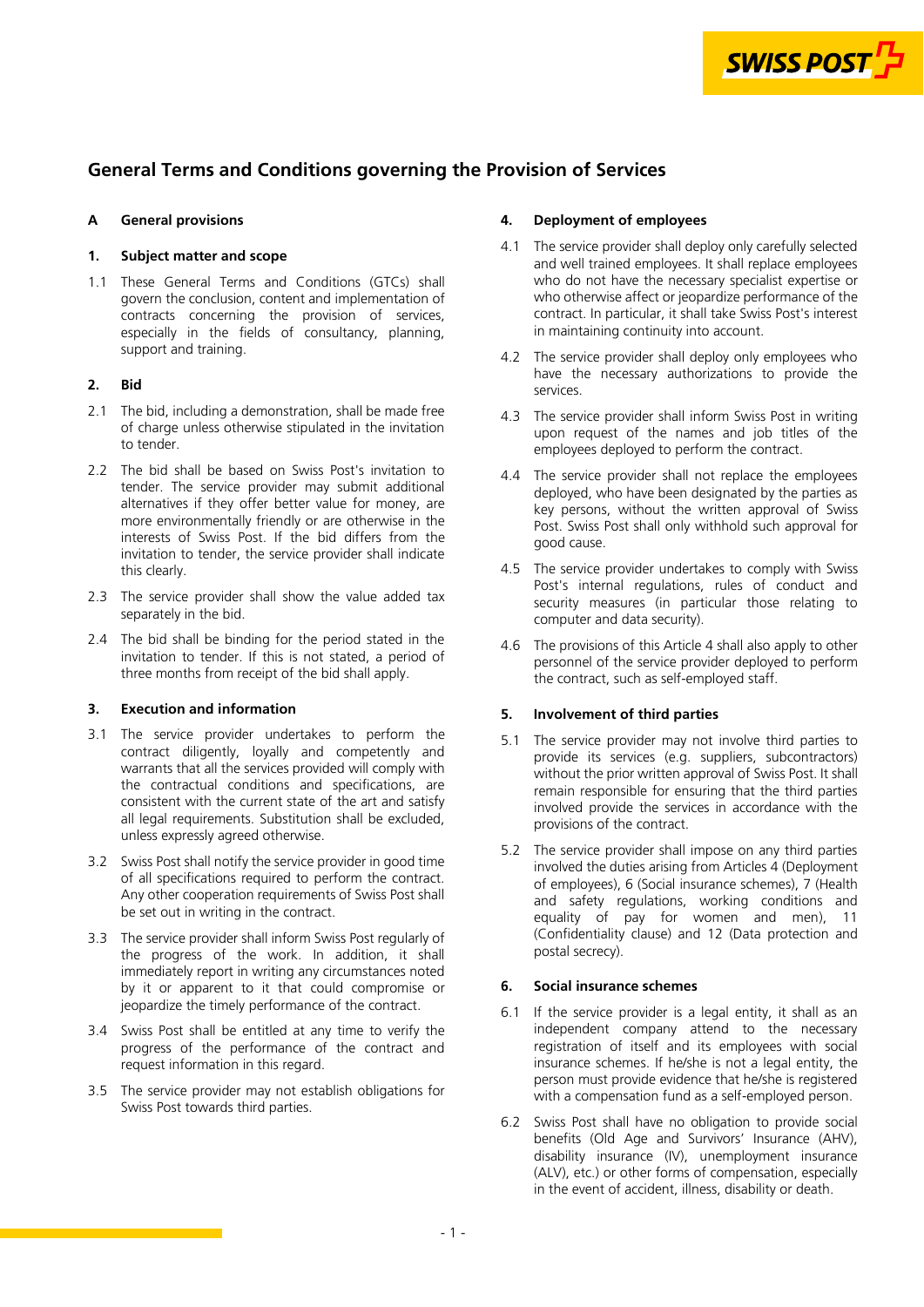

#### <span id="page-1-0"></span>**7. Health and safety regulations, working conditions and equality of pay for women and men**

- 7.1 Service providers with their registered office or a branch office in Switzerland shall comply with Swiss health and safety regulations, working conditions and the principle of equality of pay for women and men. Working conditions shall be those set forth in the collective and standard employment contracts or, in their absence, the customary working conditions that apply at the location and to the occupation in question. Service providers with their registered office outside Switzerland shall comply with the relevant regulations that apply at the place where the service is provided.
- 7.2 If the service provider seconds employees to Switzerland from abroad in order to provide the service, the provisions of the Swiss Employee Secondment Act of 8 October 1999 shall apply.

## **8. Place of performance**

8.1 Swiss Post shall designate the place of performance. If this has not been determined, the place of supply shall be deemed to be the place of performance.

## **9. Fees and invoicing**

- 9.1 The service provider shall provide the services a. at fixed prices; or
	- b. on a time and materials basis, subject to an upper limit for remuneration (cost ceiling).
- 9.2 The fee set under contract shall cover all services required for proper contractual performance. In particular, the fee shall cover the assignment of rights, the cost of all documentation and materials, expenses and public charges (e.g. value added tax).
- 9.3 The service provider shall issue invoices in accordance with a payment schedule or after the services have been provided. Value added tax shall be stated separately on the invoice and may not be charged retrospectively.
- 9.4 The contractually agreed payment conditions and payment periods shall apply.
- 9.5 Advance payments may only be made in exceptional circumstances and provided that it has been agreed that the service provider will furnish Swiss Post at its own cost with security in the form of a bank or insurance guarantee from a bank of primary standing.
- 9.6 Where Swiss Post and/or Swiss Post companies (direct and indirect equity interests of at least 50 percent) use the services of the service provider, the relative fees shall be cumulated for the purposes of calculating discounts.

## **10. Protective rights and usage rights**

- 10.1 All protective rights (intellectual property rights and related rights as well as the prospective entitlement to such rights) pertaining to the results of work done in performance of the contract shall lie in full with Swiss Post. In particular, the service provider shall also assign to Swiss Post all of its moral rights under copyright. Where legal limits have been placed on such assignment, the service provider shall waive its right to exercise its moral rights and warrants that all persons involved in the work shall also waive this right.
- 10.2 Swiss Post and its companies (cf. Article 9.6) shall have a permanent temporally, geographically and substantively unlimited right to use results comprising the content of the contract that did not arise as a result of performance of the contract (in particular, preexisting results of work). This shall include all current and possible future forms of usage and the right to sell and process the results.
- 10.3 The service provider warrants that it and third parties involved by it in relation to the provision of services and the results of the work shall not infringe any protective rights. It warrants the lawful and legally valid assignment of protective rights and the grant of usage rights to Swiss Post as set out in these GTCs and the contract. Insofar as Swiss Post is itself responsible for the infringement of protective rights, no claims may be made against the service provider.
- 10.4 The service provider shall mount a defence against third-party claims arising from infringement of protective rights without delay at its own cost and risk. It shall notify Swiss Post immediately of such claims in writing and shall not object to any intervention by Swiss Post in any legal proceedings. If the third party makes the claims directly against Swiss Post, the service provider shall at Swiss Post's first request participate in the dispute to the extent permitted under the relevant procedural rules. The service provider undertakes to bear all costs (including damages payments) incurred by Swiss Post as a result of court action and/or any out of court settlement of a legal dispute. In the event of an out of court settlement, the service provider need only make the agreed payment to the third party if it has consented to the settlement beforehand.
- 10.5 If, as a result of claims made in exercise of protective rights, it is impossible for Swiss Post to use the contractually agreed services in full or in part, the service provider may at its choosing change its services so as to ensure that they do not infringe third-party rights while still maintaining the scope of services agreed under the contract, or at its own cost to procure a licence from the third party. If the service provider fails to exercise any of these options within a reasonable period, Swiss Post shall be entitled to withdraw from the contract with immediate effect. The service provider must under all circumstances hold Swiss Post harmless in all respects, irrespective of fault.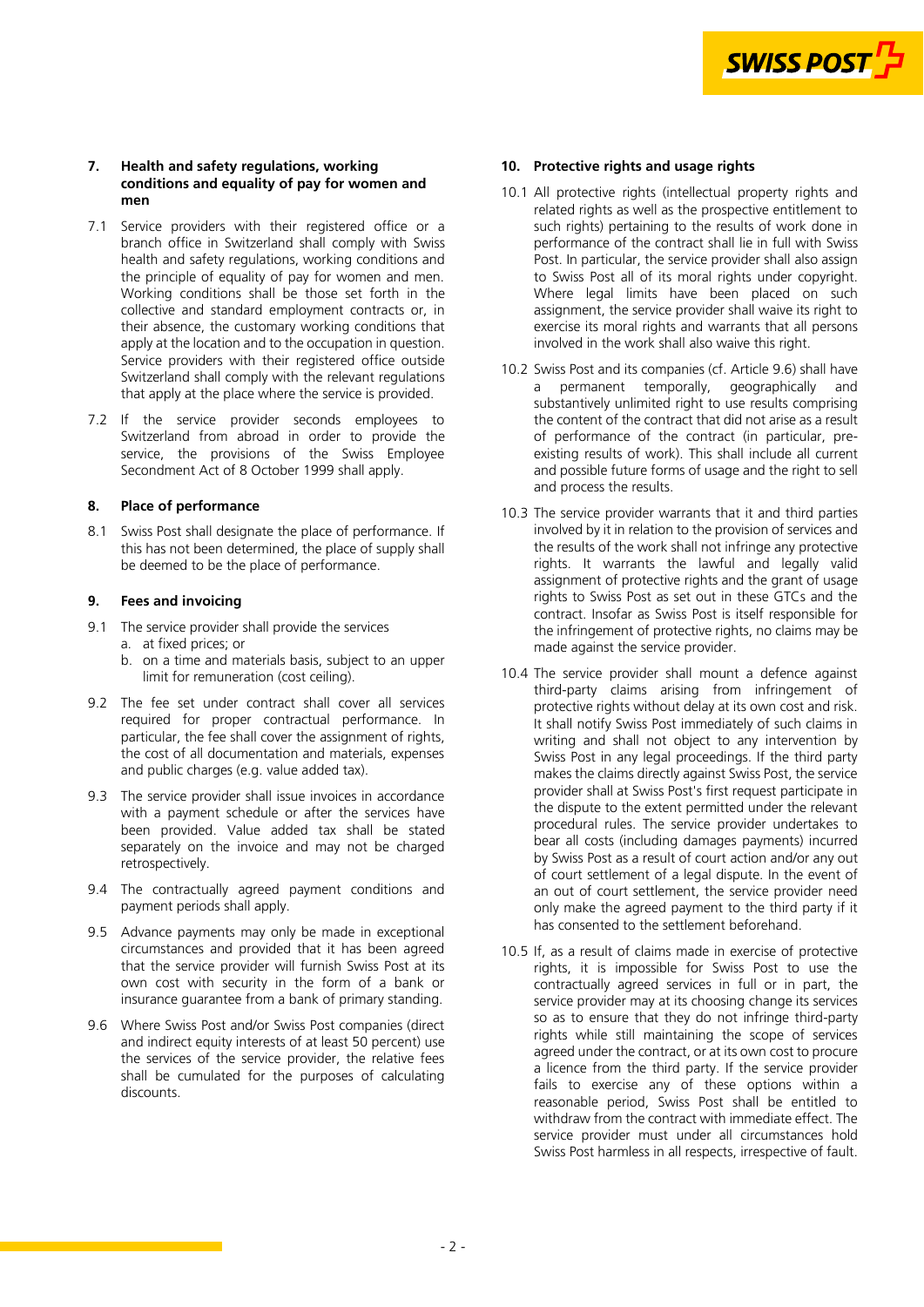

<span id="page-2-0"></span>10.6 All documents made available by Swiss Post to the service provider, including those in electronic form, may only be used and copied for the purpose of providing the service. In this regard, Swiss Post warrants that the use of the documents by the service provider does not infringe the protective rights of third parties.

## **11. Confidentiality clause**

- 11.1 Any facts and information that are not in the public domain or generally accessible shall be treated as confidential by both parties. In case of doubt, facts and information should be treated as confidential. Both parties undertake to take all financially reasonable and technically and organizationally feasible precautions in order to protect confidential facts and information effectively against access by and disclosure to unauthorized persons.
- 11.2 This duty of confidentiality shall also apply prior to conclusion of the contract and shall continue beyond termination of the contractual relationship.
- 11.3 No breach of the duty of confidentiality shall be deemed to have occurred in the event that confidential information has been disclosed by Swiss Post within its own group or to third parties involved. This shall apply to the service provider insofar as disclosure is necessary for the performance of the contract or provisions of the contract are disclosed by it within the group.
- 11.4 The duty of confidentiality does not apply if an obligation to disclose the confidential information exists due to an enforceable official or judicial order or mandatory law. The other party must be informed beforehand, insofar as this is legally permissible. No prior information is required in the case of announcements by Swiss Post within the scope of public procurement law.
- 11.5 The service provider may not publicize the fact that a business relationship exists or has existed with Swiss Post, and shall not cite Swiss Post as a reference without written consent.
- 11.6 The parties shall subject their employees and other auxiliary persons to the obligations arising from this Article 11.
- 11.7 If either party breaches the aforementioned duties of confidentiality, it shall pay liquidated damages to the other party unless it can be proved that it was not at fault. This shall amount to 10 percent of the total fee for each instance of infringement, up to a maximum of CHF 50,000 per occurrence. Payment of liquidated damages shall not release the service provider from the requirement to comply with its duties of confidentiality. Liquidated damages shall be payable in addition to any damages due.

## **12. Data protection and postal secrecy**

12.1 The parties undertake to comply with the provisions of Swiss data protection laws.

- 12.2 Personal data may be processed solely for the purpose of and to the extent required for the performance and execution of the contract. The service provider shall inform Swiss Post in advance of any disclosure of data.
- 12.3 Insofar as the service provider has access to the postal and payment transactions of Swiss Post's customers, it undertakes to comply with the requirement of postal secrecy as described in Article 321<sup>ter</sup> of the Swiss Criminal Code.
- 12.4 The parties shall subject their employees and other auxiliary persons to the obligations arising from this Article 12.
- 12.5 When required by Swiss Post, in particular when the European Data Protection Ordinance (EU-DSGVO) applies or when personal data is transferred outside Switzerland, the processing of personal data by the service provider is based on an additional data protection agreement.

## **13. Default**

- 13.1 If the service provider fails to comply with firmly agreed deadlines (expiration date transactions), it shall automatically be deemed to be in default, and in other cases after being sent a reminder.
- 13.2 If the service provider is in default, it shall pay liquidated damages, unless it can be proved that it was not at fault. These shall amount to 0.5 percent for each day of delay, subject to a maximum total of 10 percent of the total fee. They shall also be payable if the services are accepted. Payment of liquidated damages shall not release the service provider from the requirement to comply with its contractual obligations. Liquidated damages shall be payable in addition to any damages due.

## **14. Liability**

- 14.1 The parties shall bear liability for any loss, damage or injury cased to the other party, unless it can be proved that the relevant party was not at fault. Liability for personal injury shall be unlimited.
- 14.2 The parties shall bear liability for the conduct of the auxiliary persons and third parties whom they involve (e.g. subcontractors, suppliers) and substitutes in the same manner as for their own.

## **15. Assignment and pledging**

15.1 The service provider shall neither assign nor pledge any amounts owed to it by Swiss Post without the written approval of Swiss Post.

#### **16. Amendments to the contract, discrepancies and partial invalidity**

- 16.1 Any amendments or supplements to this contract must be adopted in writing.
- 16.2 In the event of any discrepancies, the terms of the contract shall prevail over the GTCs and the terms of the GTCs shall prevail over those of the bid.